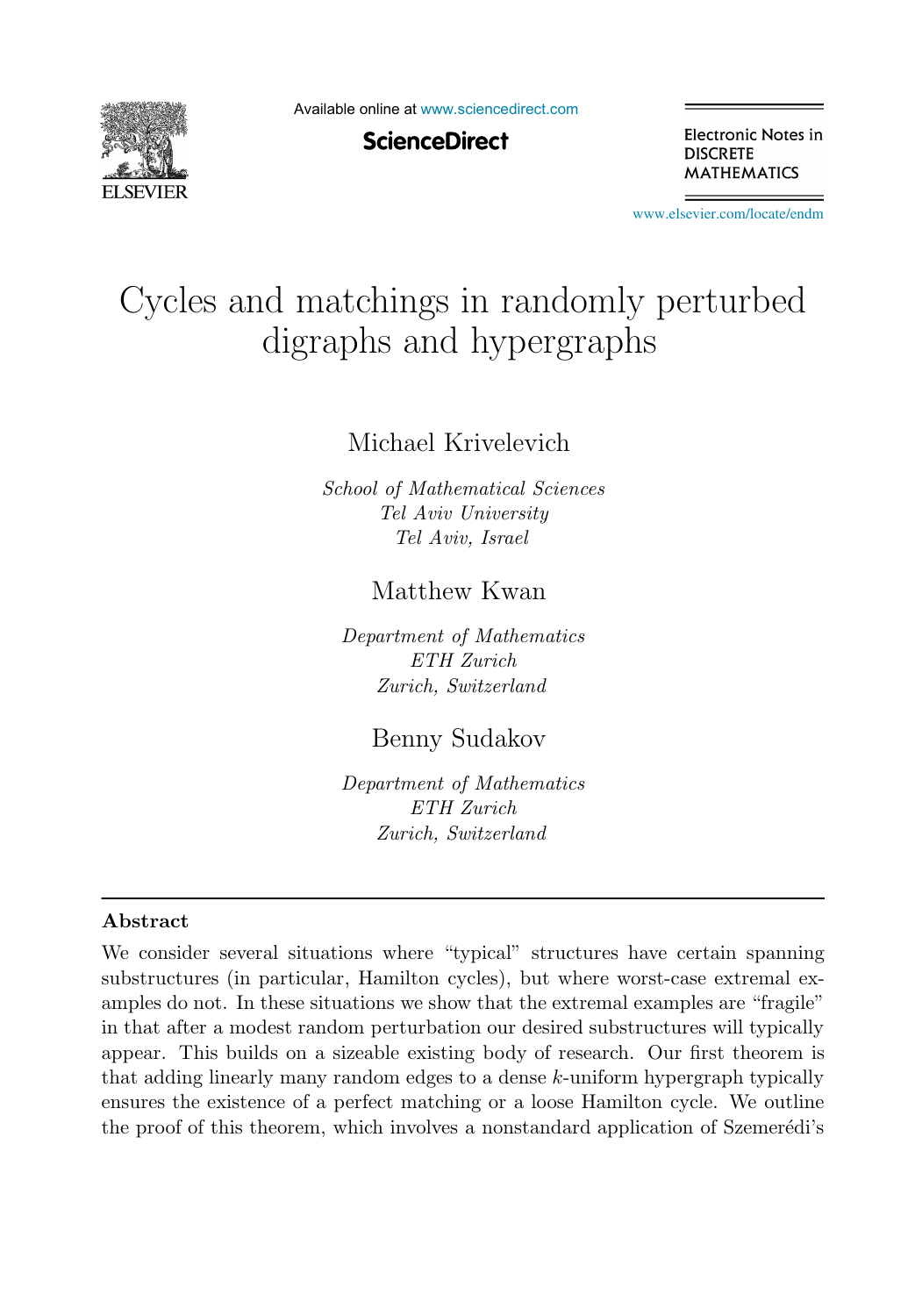regularity lemma to "beat the union bound"; this might be of independent interest. Our next theorem is that digraphs with certain strong expansion properties are pancyclic. This implies that adding a linear number of random edges typically makes a dense digraph pancyclic. Our final theorem is that perturbing a certain (minimum-degree-dependent) number of random edges in a tournament typically ensures the existence of multiple edge-disjoint Hamilton cycles. All our results are tight.

Keywords: hypergraph, digraph, tournament, smoothed analysis, perfect matching, Hamilton cycle, pancyclic

## **1 Introduction**

We say that a graph is *Hamiltonian* if it has a *Hamilton cycle*: a simple cycle containing every vertex in the graph. Hamiltonicity is a central notion in graph theory and has been extensively studied in a wide range of contexts. In particular, due to a seminal paper by Karp [\[7\]](#page-6-0), it has become a canonical NPcomplete problem to determine whether an arbitrary graph is Hamiltonian. There are nevertheless a variety of easily-checkable conditions that guarantee Hamiltonicity. The most famous of these is given by a classical theorem of Dirac [\[3\]](#page-6-0), which states that any *n*-vertex graph ( $n \geq 3$ ) with minimum degree at least  $n/2$  is Hamiltonian.

Dirac's theorem demands a very strong density condition, but in a certain asymptotic sense "almost all" dense graphs are Hamiltonian. If we fix  $\alpha > 0$ and select a graph uniformly at random among the (labelled) graphs with  $n$ vertices and  $\alpha \binom{n}{2}$  $\binom{n}{2}$  edges, then the degrees will probably each be about  $\alpha n$ . Such a random graph is Hamiltonian with probability  $1 - o(1)$  (we say it is Hamiltonian asymptotically almost surely, or a.a.s.). This follows from a stronger result [\[11,9\]](#page-6-0) that gives a *threshold* for Hamiltonicity: a random  $n$ vertex, m-edge graph is Hamiltonian a.a.s. if  $m \gg n \log n$ , and fails to be Hamiltonian a.a.s. if  $m \ll n \log n$ . Here and from now on, all asymptotics are as  $n \to \infty$ , and we implicitly round large quantities to integers.

In [[2\]](#page-6-0), the authors studied Hamiltonicity in the random graph model that starts with a fixed graph and adds  $m$  random edges (this model has since been studied in a number of other contexts; see for example [\[1,10\]](#page-6-0)). They found that to ensure Hamiltonicity in this model we only need  $m$  to be linear, saving a logarithmic factor over the standard model where we start with nothing. To be precise, [\[2,](#page-6-0) Theorem 1] says that for every  $\alpha > 0$  there is  $c = c(\alpha)$  such that if we start with a graph with minimum degree at least  $\alpha n$  and add cn random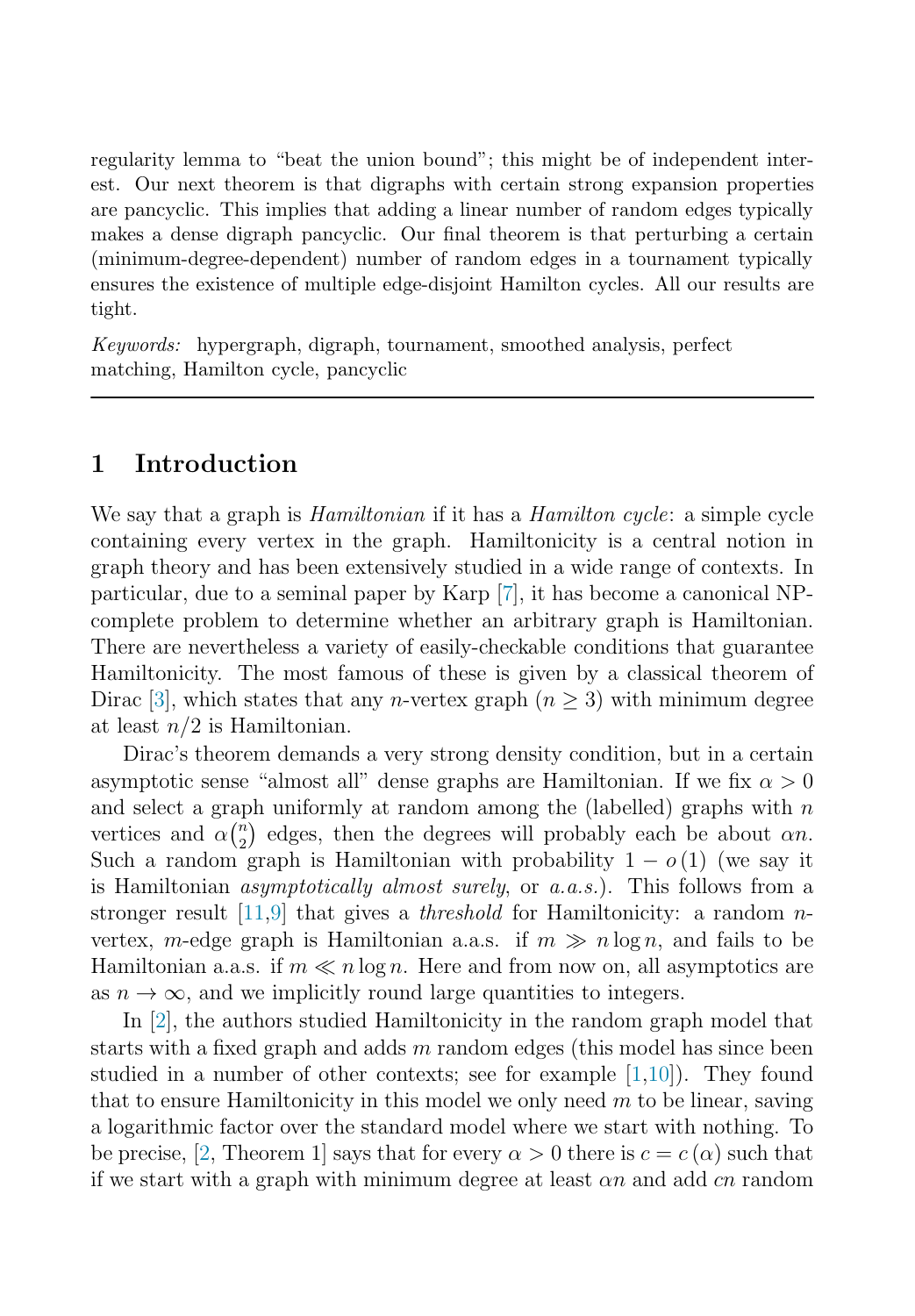<span id="page-2-0"></span>edges, then the resulting graph will a.a.s. be Hamiltonian. Note that some dense graphs require a linear number of extra edges to become Hamiltonian (consider the complete bipartite graph with partition sizes  $n/3$  and  $2n/3$ ), so the order of magnitude of this result is tight.

We can interpret this theorem as quantifying the "fragility" of the few dense graphs that are not Hamiltonian, by determining the amount of random perturbation that is necessary to make them Hamiltonian. This is comparable to the notion of smoothed analysis of algorithms introduced in [\[13\]](#page-6-0), which involves studying the performance of algorithms on randomly perturbed inputs. The pioneering result in this field explained why the simplex algorithm is efficient in practice: even though the algorithm may perform poorly on certain pathological inputs, these worst-case inputs are not robust under the small amount of random noise likely to exist in the real world. Similarly, the previous theorem suggests that if a dense graph is not too rigidly "structured", then we can expect it to be Hamiltonian, even if there is no reason for it to be "typical" among all dense graphs. We note that in this context it may be more natural to consider different models of random perturbation, in particular those that delete as well as add random edges. But in most cases, it is very easy to transfer theorems between different models: since deletion of few edges will not destroy the density of a graph, it is the addition of edges that is really important.

Our first contribution is to generalize the aforementioned theorem to hypergraphs (and to give a corresponding result for perfect matchings, which is nontrivial in the hypergraph setting). Unfortunately, there is no single most natural notion of a cycle or of minimum degree in hypergraphs. A k-uniform loose cycle is a k-uniform hypergraph with a cyclic ordering on its vertices such that every edge consists of k consecutive vertices and every pair of consecutive edges intersects in exactly one vertex. The degree of a set of vertices is the number of edges that include that set, and the minimum  $(k-1)$ -degree  $\delta_{k-1}$  is the minimum degree among sets of  $k-1$  vertices. Let  $\mathbb{H}_k(n,m)$  be the uniform distribution on  $m$ -edge  $k$ -uniform hypergraphs on the vertex set  $[n]$ .

**Theorem 1.1** For each  $\alpha > 0$  there is  $c = c(\alpha)$  such that:

- (a) If H is a k-uniform hypergraph on [kn] with  $\delta_{k-1}(H) \ge \alpha n$ , and  $R \in$  $\mathbb{H}_k(kn, cn)$ , then  $H \cup R$  a.a.s. has a perfect matching.
- (b) If H is a k-uniform hypergraph on  $[(k-1)n]$  with  $\delta_{k-1}(H) \ge \alpha n$ , and  $R \in \mathbb{H}((k-1)n, cn)$ , then  $H \cup R$  a.a.s. has a loose Hamilton cycle.

All the motivation for graphs is still relevant in the hypergraph setting. Dirac's theorem approximately generalizes to hypergraphs (see [\[8\]](#page-6-0)): for small  $\varepsilon$  and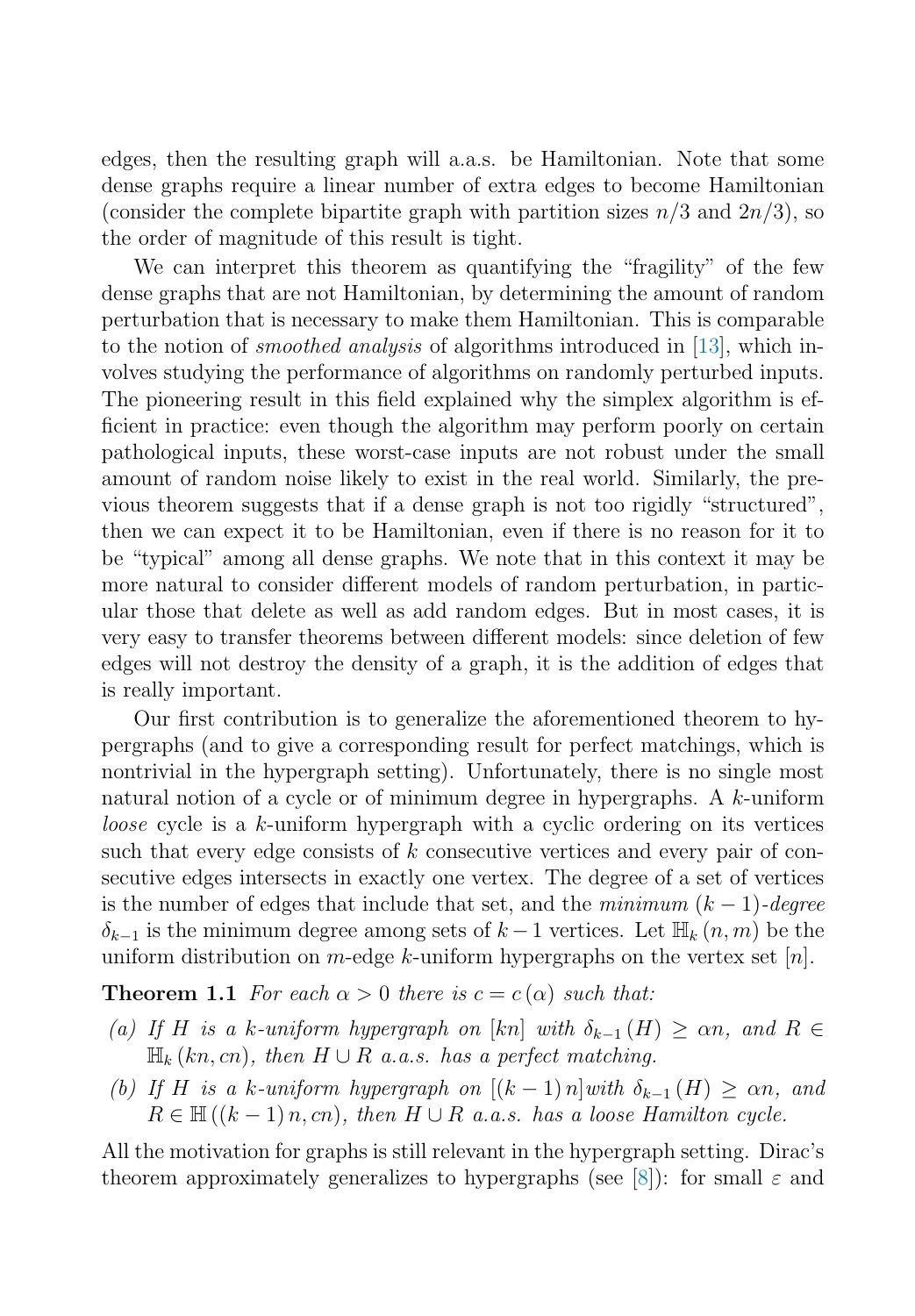<span id="page-3-0"></span>large n, if the minimum  $(k-1)$ -degree of an n-vertex k-uniform hypergraph is greater than  $(1/(2(k-1))+\varepsilon)n$  then that hypergraph contains a loose Hamilton cycle. Just as for graphs, the threshold for both perfect matchings and loose Hamilton cycles in k-uniform hypergraphs is  $n \log n$  random edges (see [\[4\]](#page-6-0) and [\[6,](#page-6-0) Corollary 2.6]), so "almost all" dense hypergraphs have Hamilton cycles and perfect matchings.

In Section [2](#page-4-0) we will outline the ideas in the proof of Theorem [1.1.](#page-2-0) The methods usually employed to study Hamilton cycles and perfect matchings in random graphs are largely ineffective in the hypergraph setting, so we need a very different proof. In particular, we cannot easily manipulate paths for Pósa-type arguments. Our proof involves reducing the theorem to the a.a.s. existence of a perfect matching in the union of a dense bipartite graph G with a random almost-perfect matching  $M$ . The obvious naïve approach to prove this lemma would be to show that each vertex set expands in  $G\cup M$  with high probability, and then apply the union bound over all such sets and finish the proof with Hall's theorem. However, the probabilities of failure to expand are not small enough for the union bound to work over all the exponentially many vertex subsets. In fact the "reason" for a perfect matching in this perturbed graph seems to be quite different depending on the structure of the initial bipartite graph. We therefore apply Szemerédi's regularity lemma to break up the graph into clusters of vertices each of which behave "roughly the same", and use the union bound to show only that the edges of M spread out well between the clusters. We can then combine the expansion properties of G within clusters, and the expansion properties of M between clusters, to prove the theorem.

We also present some other related theorems, without proof. Our second theorem gives a general expansion condition for pancyclicity. We say an nvertex (di-)graph is pancyclic if it contains cycles of all lengths ranging from 3 to n.

**Theorem 1.2** Let D be a directed graph on n vertices with all in- and outdegrees at least 8k, and suppose for every pair of disjoint sets  $A, B \subseteq V(D)$ with  $|A| = |B| \ge k$ , there is an arc from A to B. Then D is pancyclic.

We hope this theorem could be of independent interest, but our particular motivation is that it implies a number of results about randomly perturbed graphs and digraphs. In particular it provides very simple proofs of the theorems in [\[2\]](#page-6-0) concerning Hamiltonicity in randomly perturbed graphs and digraphs, and allows us to extend these theorems to pancyclicity. Most gener-ally, Theorem [1.2](#page-3-0) implies the following theorem. Let  $\mathbb{D}(n,m)$  be the uniform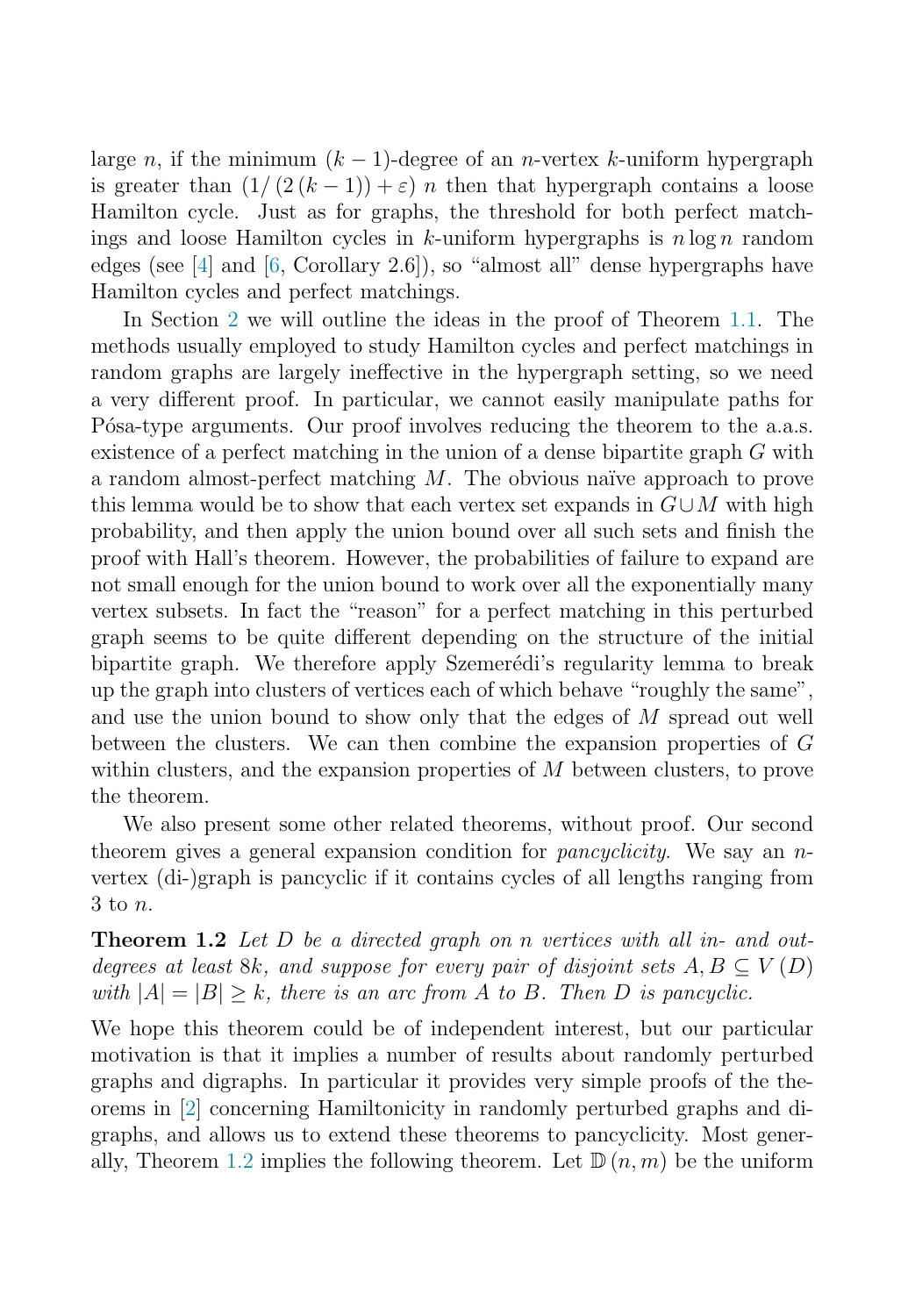<span id="page-4-0"></span>distribution on *m*-arc digraphs on the vertex set  $[n]$ .

**Theorem 1.3** For each  $\alpha > 0$ , there is  $c = c(\alpha)$  such that if D is a digraph on [n] with all in- and out- degrees at least  $\alpha n$ , and  $R \in \mathbb{D}(n, cn)$ , then  $D \cup R$ is a.a.s. pancyclic.

Our final theorem concerns randomly perturbed tournaments. Although it is easy to construct tournaments with no Hamilton cycle, we have in fact shown that every tournament becomes Hamiltonian after a small random perturbation. We also show that randomly perturbed tournaments are not just Hamiltonian, but have multiple edge-disjoint Hamilton cycles. Moreover, we can give stronger results for tournaments with large minimum in- and outdegrees.

**Theorem 1.4** Consider a tournament T with n vertices and all in- and outdegrees at least d. Independently choose  $m = \omega (n/(d+1))$  random edges of T and orient them uniformly at random. The resulting perturbed tournament P a.a.s. has q arc-disjoint Hamilton cycles, for  $q = O(1)$ .

Note that we allow the minimum degree  $d$  to be an arbitrary (possibly zero) function of n.

# **2 Proof outline of Theorem [1.1](#page-2-0)**

The ideas in the proofs of parts [\(a\)](#page-2-0) and [\(b\)](#page-2-0) of Theorem [1.1](#page-2-0) are almost exactly the same; we outline only the proof of part [\(a\)](#page-2-0) because the explanation is simpler.

First, we note that R typically has an almost-perfect matching on its own. To be precise, for any  $\varepsilon > 0$ , if c is large then R a.a.s. has a matching M of  $(1 - \varepsilon)n$  edges. (Note that a.s. each set of  $\varepsilon kn$  vertices contains an edge, so such a matching can be chosen greedily).

By the symmetry of the distributon of  $R$ , we can assume that  $M$  is a uniformly random matching of its size. Randomly extend  $M$  to a perfect matching  $\overline{M}$  on the vertex set  $V(H)$ , and randomly split each edge  $e_i$  of  $\overline{M}$ into a vertex  $a_i$  and a  $(k-1)$ -set  $b_i$ . Let A be the set of all such  $a_i$  and let B contain all the  $b_i$ . Now, for any hypergraph L on  $V(G)$ , we define a bipartite graph  $G_{A,B}(L)$  on the vertex set  $A\cup B$ , by putting an edge between  $a_i$  and  $b_j$ if  $\{a_i\} \cup b_j$  is an edge of L. This means  $G_{A,B}(\overline{M})$  is a perfect matching and  $G_{A,B}(M)$  is an almost-perfect sub-matching of  $G(\overline{M})$ .

In fact, if we condition on A and B then  $G_{A,B}(M)$  is a uniformly random almost-perfect matching between  $A$  and  $B$ . Since  $A$  and  $B$  are random, con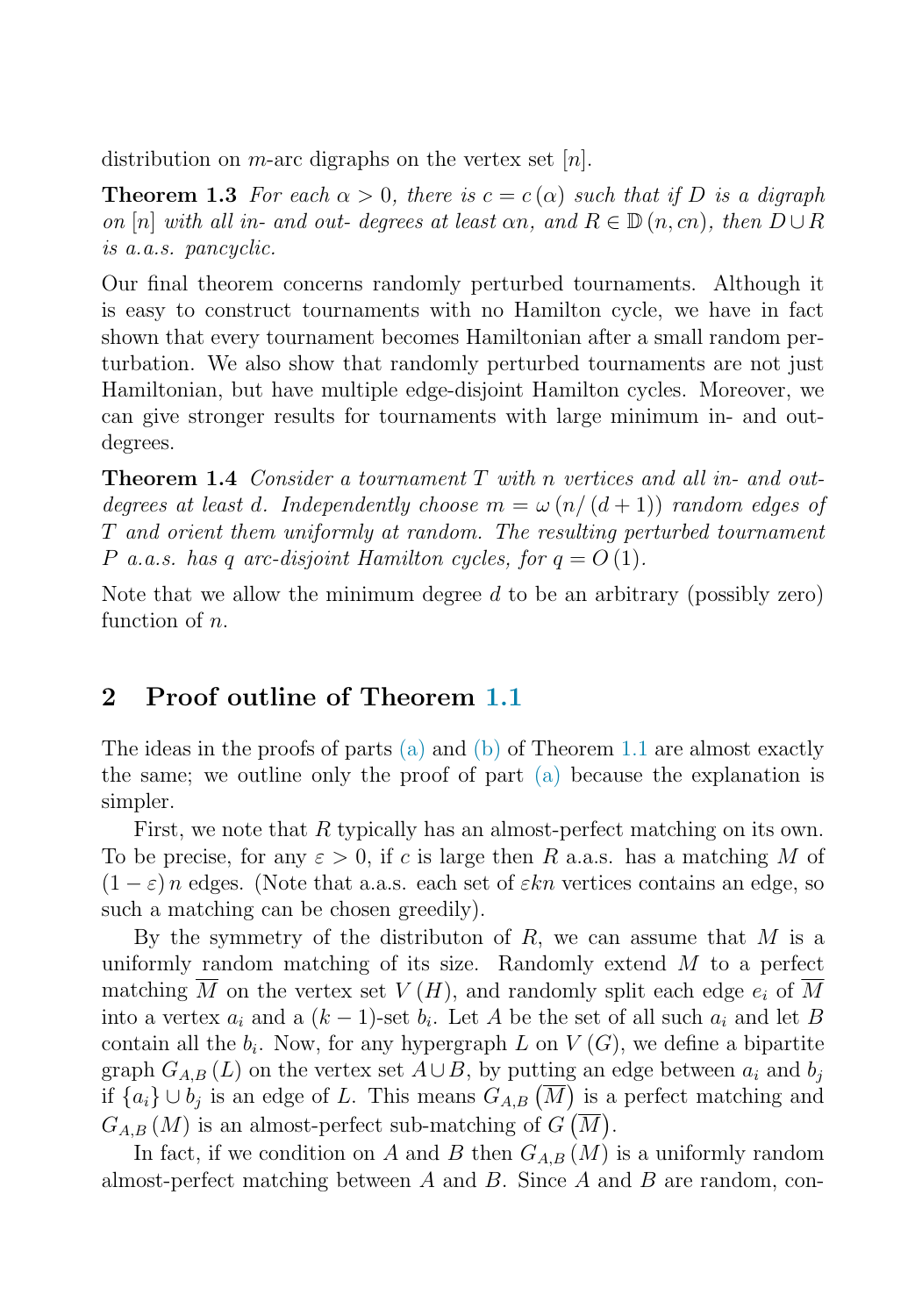centration inequalities show that  $\delta(G_{AB}(H)) = \Omega(n)$ . Existence of a perfect matching in  $H \cup R$  then reduces to the following lemma:

**Lemma 2.1** There is  $\xi = \xi(\alpha) > 0$  such that the following holds. Let G be a bipartite graph with parts A, B of equal size n, and suppose  $\delta(G) > \alpha n$ . Let M be a uniformly random matching between A and B with  $(1 - \xi)n$  edges. Then a.a.s.  $G \cup M$  has a perfect matching.

**Proof (Sketch)** In order to apply Hall's theorem, we need to show that a.a.s.  $|N_{G\cup M}(W)| \geq |W|$  for all  $W \subseteq A$ . The cases  $|W| \leq \alpha n$  and  $|W| \geq (1 - \alpha) n$ are trivial (the density condition on  $G$  alone is enough). So we focus on the case where  $\alpha n \leq |W| \leq (1 - \alpha) n$ .

For each such W (say  $|W| = wn$  and  $|N_G(W)| = \nu n$ ), if  $\xi$  is small then

$$
\mathbb{E}|N_{M\cup G}(W)| = \mathbb{E}|N_M(W)\setminus N_G(W)| + |N_G(W)|
$$
  
= w (1 - v) (1 - \xi) n + vn  
= wn + (v (1 - w) - O(\xi)) n  

$$
\geq |W|.
$$

We can use concentration inequalities to show that  $Pr(|N_{M\cup G}(W)| < |W|)$  $e^{-\Theta(n)}$ , but we cannot show that this probability is anywhere near as small as  $2^{-n}$ . Therefore we cannot naïvely use the union bound over all subsets W.

So, we apply a certain form of Szemerédi's regularity lemma. We can partition almost all the vertices of A (respectively B) into  $O(1)$  clusters, such that the edges between each pair of clusters are "random-like". This means that a not-too-small subset of a cluster has roughly the same adjacencies as the whole cluster.

The critical observation is that it now (more or less) suffices to consider subsets  $W \subseteq A$  which are the union of complete clusters, and there are only  $O(1)$  such W. This is because even if  $W' \subseteq W$  has only partial intersection with the clusters, it still has almost the same adjacencies in  $G$  as the whole of W. That is to say, the edges of M that avoid neighbours of  $W'$  in G are almost the same as the edges that avoid neighbours of  $W$ . So (roughly speaking) the concentration of  $|N_M(W) \setminus N_G(W)|$  is enough to give a bound on  $|N_M(W') \setminus N_G(W')|$  that allows us to show  $|N_{M \cup G}(W')| \ge |W'|$  $\| .$ 

## **3 Concluding remarks**

There are a few natural questions that remain open. In particular, a k-uniform tight cycle is a k-uniform hypergraph with a cyclic ordering on its vertices such